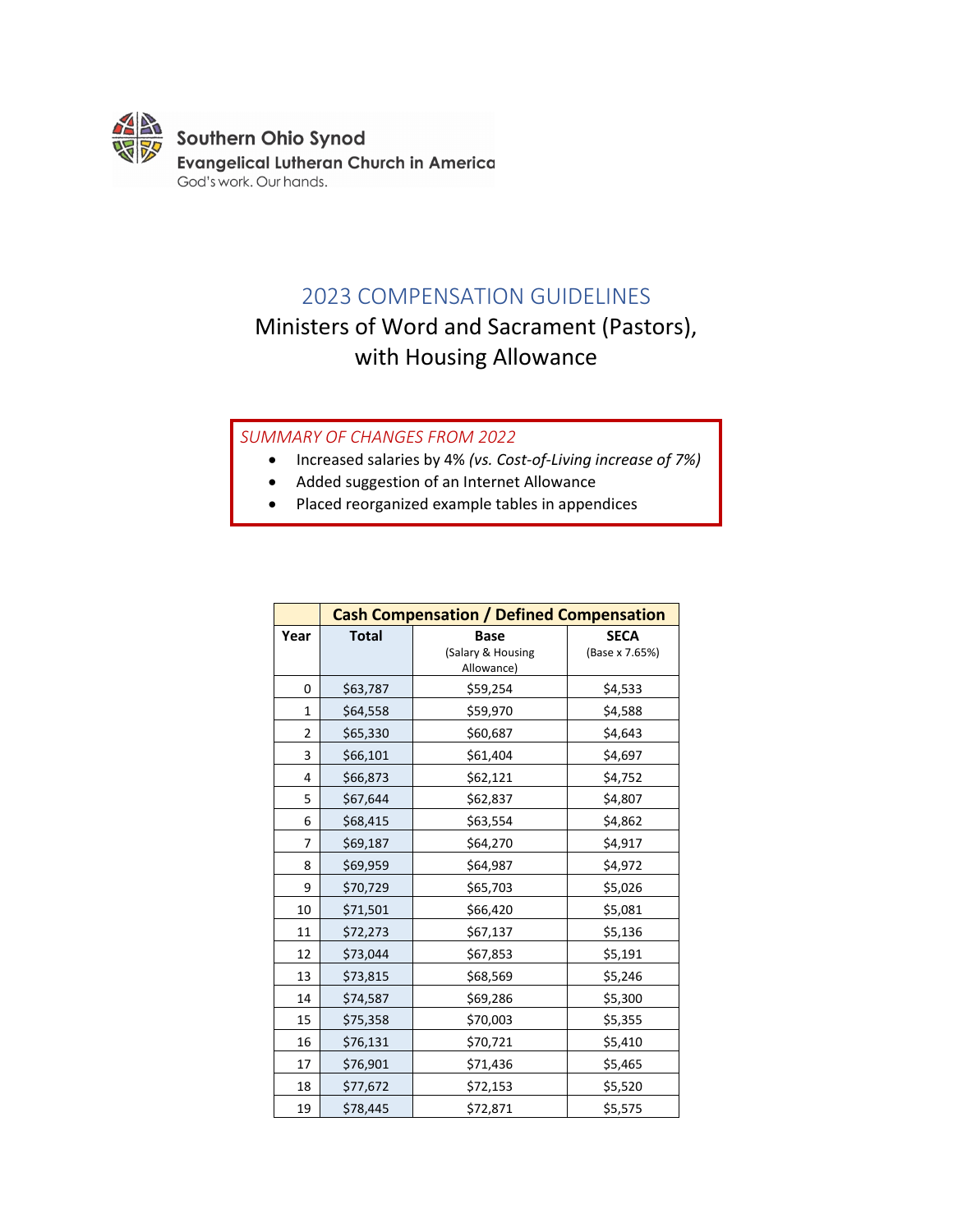| Year | <b>Total</b> | <b>Base</b><br>(Salary & Housing<br>Allowance) | <b>SECA</b><br>(Base x 7.65%) |
|------|--------------|------------------------------------------------|-------------------------------|
| 20   | \$79,062     | \$73,443                                       | \$5,618                       |
| 21   | \$79,679     | \$74,016                                       | \$5,662                       |
| 22   | \$80,295     | \$74,589                                       | \$5,706                       |
| 23   | \$80,913     | \$75,163                                       | \$5,750                       |
| 24   | \$81,531     | \$75,737                                       | \$5,794                       |
| 25   | \$82,148     | \$76,310                                       | \$5,838                       |
| 26   | \$82,610     | \$76,740                                       | \$5,871                       |
| 27   | \$83,073     | \$77,170                                       | \$5,903                       |
| 28   | \$83,537     | \$77,601                                       | \$5,936                       |
| 29   | \$83,999     | \$78,029                                       | \$5,969                       |
| 30   | \$84,462     | \$78,459                                       | \$6,002                       |
| 31   | \$84,925     | \$78,890                                       | \$6,035                       |
| 32   | \$85,389     | \$79,321                                       | \$6,068                       |
| 33   | \$85,851     | \$79,750                                       | \$6,101                       |
| 34   | \$86,313     | \$80,179                                       | \$6,134                       |
| 35   | \$86,778     | \$80,611                                       | \$6,167                       |
| 36   | \$87,239     | \$81,040                                       | \$6,200                       |
| 37   | \$87,701     | \$81,469                                       | \$6,232                       |
| 38   | \$88,165     | \$81,900                                       | \$6,265                       |
| 39   | \$88,628     | \$82,330                                       | \$6,298                       |
| 40   | \$89,092     | \$82,760                                       | \$6,331                       |

**Table 1** Shows the *Cash Salary/Defined Compensation* figures for Ministers of Word and Sacrament (Pastors) for whom the congregation does not provide a parsonage.

## Part 1: Salary, Housing Allowance, and SECA

## **SALARY**

## **Definitions:**

- "Cash Compensation" is the amount of compensation actually paid to the pastor
	- o Cash Compensation includes the SECA allowance
	- o When no parsonage is offered, Cash Compensation will include a Housing Allowance to cover the pastor's housing expenses.
- "Defined Compensation" is a technical term used by Portico (the ELCA benefits provider) to calculate the cost of the pastor's pension and health care.
	- o When no parsonage is offered, Cash Compensation and Defined Compensation are the same.
	- o When a parsonage is part of the compensation package, Defined Compensation uses a formula to calculate the value of the parsonage for benefits.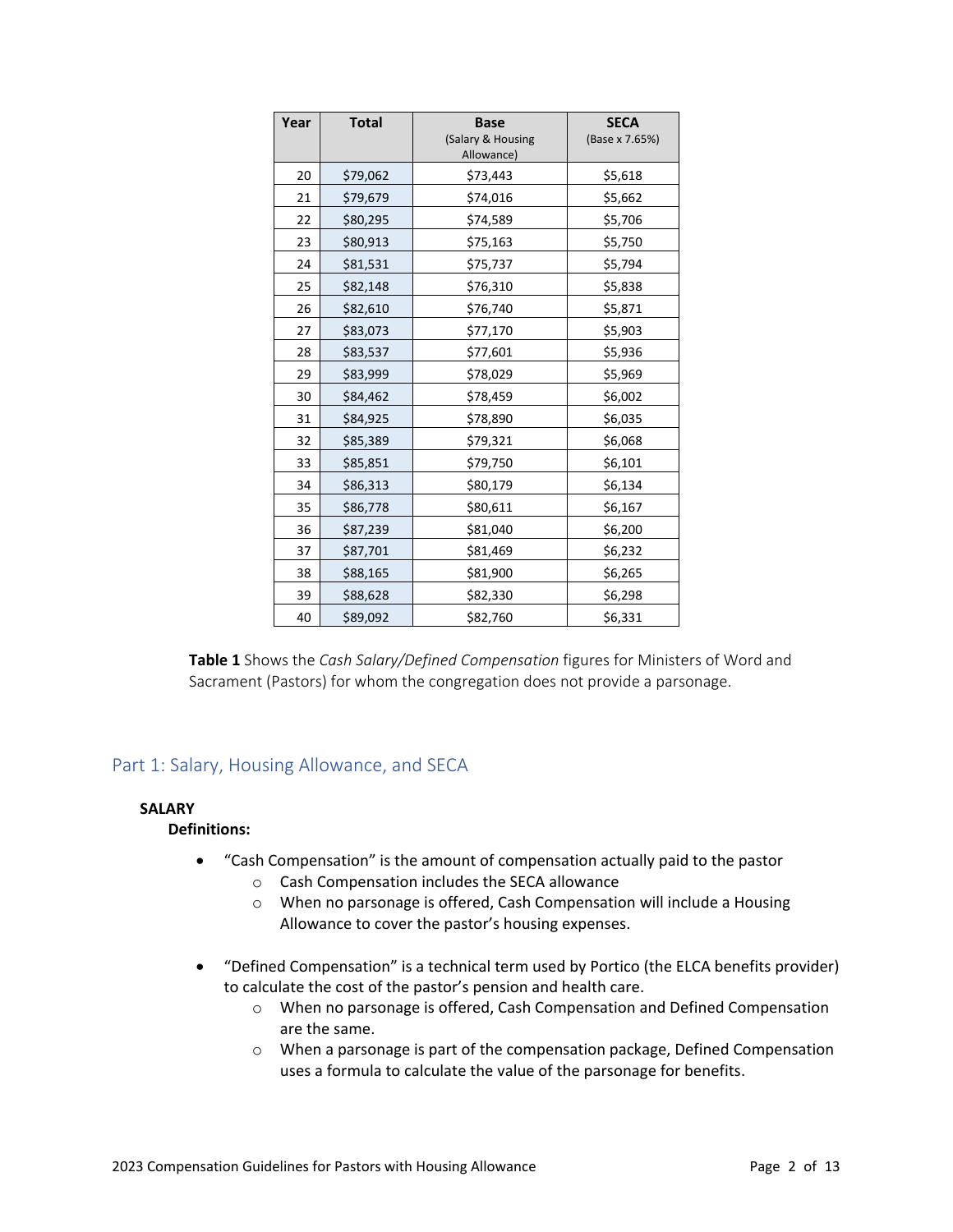#### **HOUSING ALLOWANCE**

United States tax law allows pastors to report part of their salary as Housing Allowance. The benefit to the pastor is that the housing allowance is not taxable for income tax purposes, however, any portion of the allowance not spent on housing purposes is considered taxable income and the pastor will be expected to pay income taxes on that amount. The pastor must pay self-employment Social Security taxes on the full amount of the housing allowance.

The amount of housing allowance is either a percentage of the cash compensation or a fixed amount of the cash compensation. Typically, the pastor requests that a certain percentage or amount of their salary be designated by the church council or congregation as housing. This designation must be made prior to the tax year in which the housing will be received, and the action must be recorded in the minutes of the meeting when the designation is approved.

**Sample Council Resolution:** *RESOLVED: That [Name of Church] designate [ \_\_% or \$ amount ] of Pastor [ Name of Word and Sacrament Minister]'s salary as Housing Allowance for calendar year \_\_\_\_\_\_ and that the treasurer be instructed to report that amount in Box 14 on any W-2 forwarded to the Internal Revenue Service.*

Pastors should seek advice from a tax professional to discover what can be included as housing expenses. Typically, it is the cost of the mortgage, utilities, insurance, taxes, furnishings, and repairs, but it is not necessarily limited to these.

The housing allowance exclusion is only available to a limited number of professions in specific situations. Congress chose to add clergy to that number. The benefit to the congregations is that salaries can be kept reasonable as tax benefits increase real income.

#### **SELF-EMPLOYMENT COMPENSATION ALLOWANCE (SECA)**

Pastors are considered as self-employed by the IRS and are, therefore, required to pay the full 15.3% tax for Social Security and Medicare. Congregations are asked to provide a minimum allowance that corresponds to the employer portion of social security taxes (7.65% of salary plus Housing Allowance for 2022). Congregations may further choose to provide for some or all of the remaining social security taxes (7.65% for 2022). The IRS considers any SECA as additional salary, and it should be reported as such by the congregation.

## Part 2: Expenses

#### **AUTOMOBILE EXPENSES**

When a pastor is required to use her/his automobile in carrying out his/her ministry and responsibilities, the use of the automobile should be considered a business expense of the congregation. The congregation may negotiate with the pastor to:

1. Lease or purchase an automobile for use by the pastor and pay all related expenses; or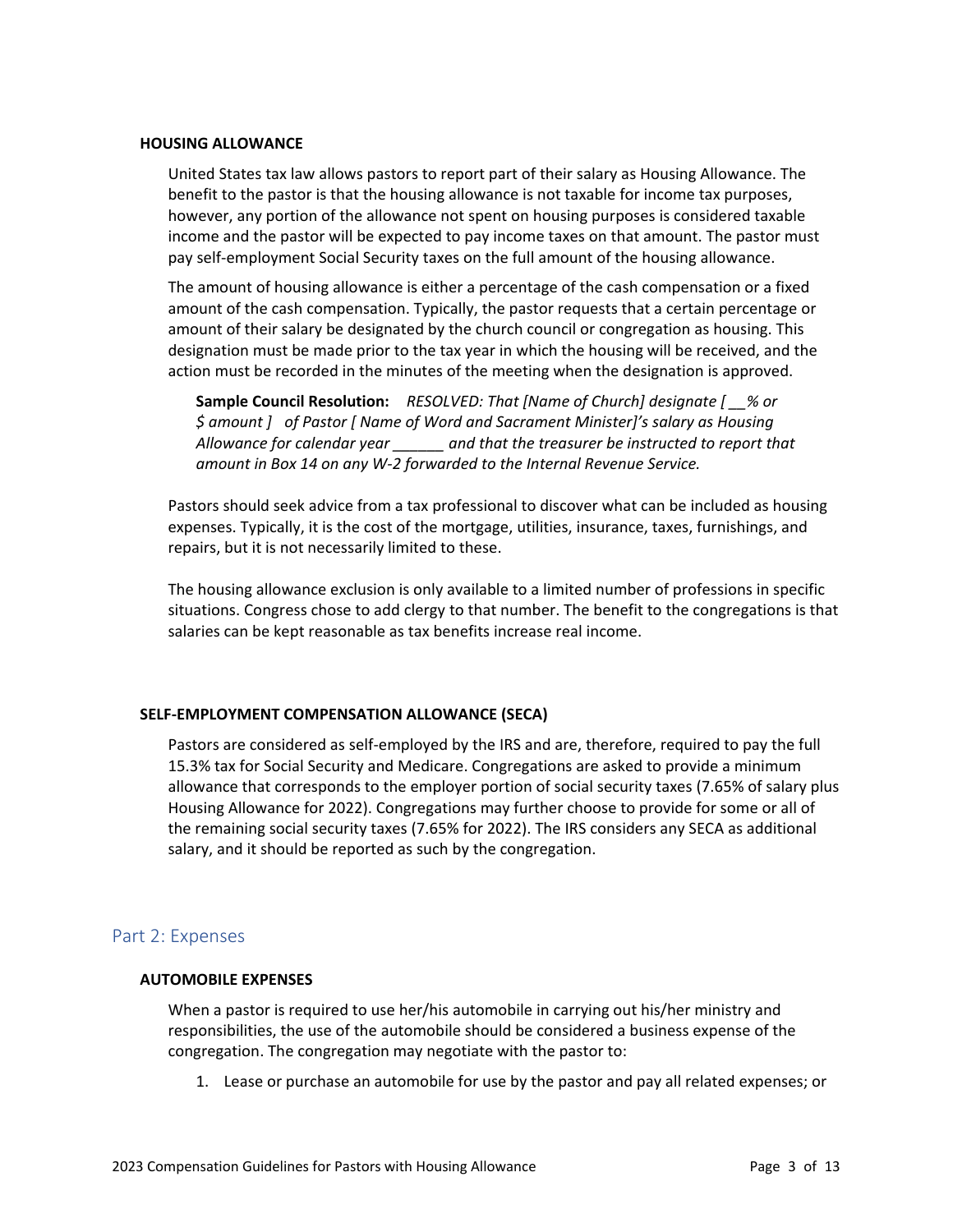- 2. Pay a cents-per-mile reimbursement for actual business miles driven at the current IRS rate when the pastor uses his or her automobile (Check the IRS website at www.irs.gov for the latest business mileage reimbursement rate.); or
- 3. Pay the pastor a monthly allowance, which is reported to the IRS as taxable income.

**It is recommended that the congregation budget \$3,000–\$4000 per year as Automotive Expenses/Reimbursement, depending on local conditions.**

#### **PROFESSIONAL EXPENSES**

Professional expenses include books, professional journals, magazines, vestments, and other costs that are necessary for the pastor to carry on an effective ministry in the congregation. The congregation may negotiate with the pastor to either:

- 1. Pay all professional expenses as they occur with no maximum; or
- 2. Pay all professional expenses as they occur up to a maximum allowance; or
- 3. Establish an expense allowance paid in equal monthly installments which must be reported as taxable income.

#### **It is recommended that the congregation budget \$400 per year as professional expenses.**

Congregations may want to consider increasing professional expense allowances at certain times, such as after a move or during periods of increased continuing education. It shall be understood that purchases are the property of the pastor.

#### **CELL PHONE ALLOWANCE**

It is common today that the pastor is reachable by cell phone and that, in fact, much of the phone communication between pastor and the congregation will take place via cell service. As a result, the congregation needs to compensate the pastor for the use of their cell phone plan. The congregation may negotiate with the pastor to either:

- 1. Provide the pastor with a cell phone for church business, or
- 2. Pay the cost of the pastor's adding an additional cell phone for church business, or
- 3. Reimburse the pastor for the use of their personal cell phone.

## **It is necessary that the congregation budget \$1200 per year — single line cost of cell service (\$100 per month) — as communication expenses.**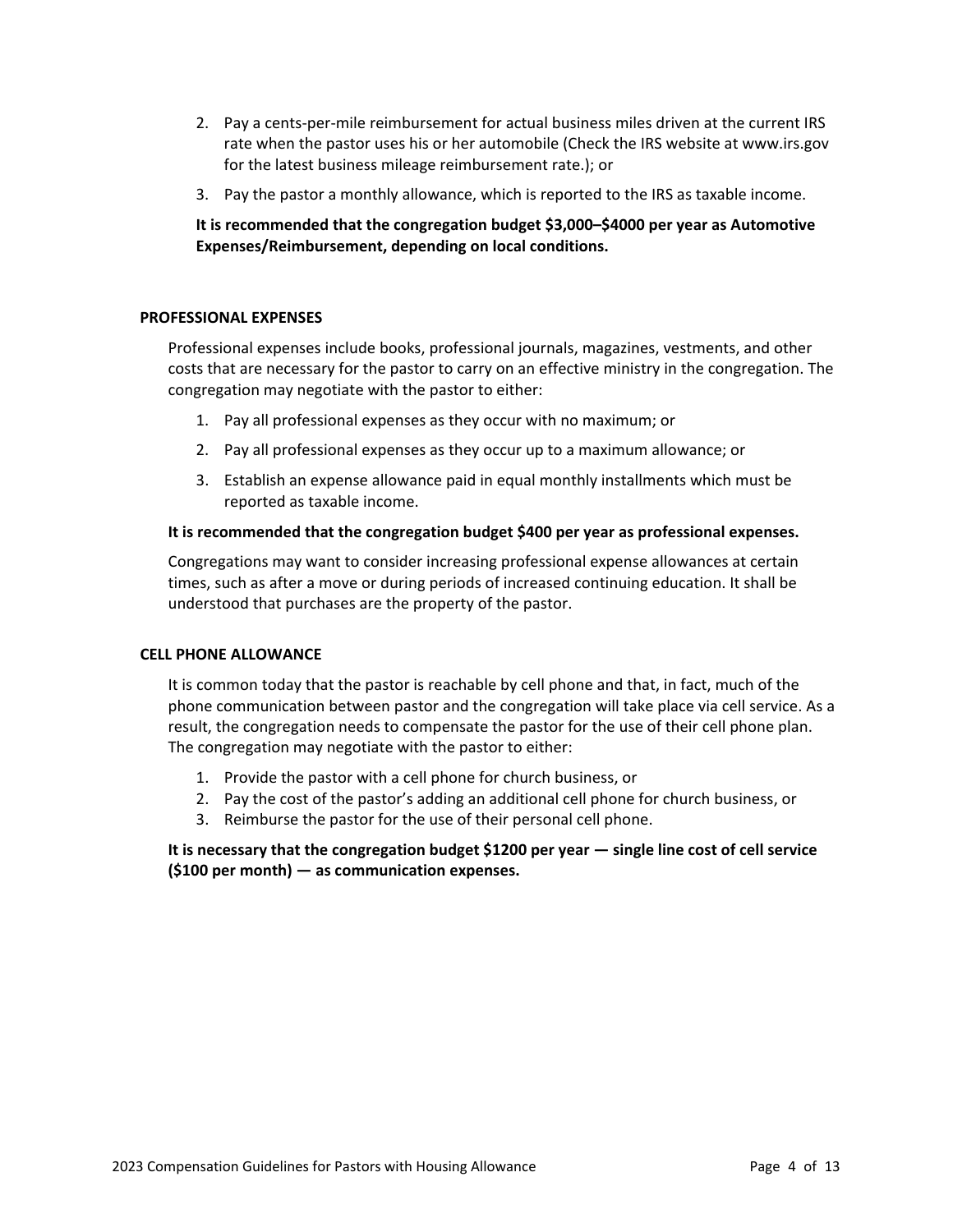## **SUGGESTED INTERNET ALLOWANCE[1](#page-4-0)**

The Internet is an essential piece for carrying on the ministry of the church. At least a portion of the pastor's Internet costs should be covered by the congregation. It is suggested that the congregation reimburse the pastor monthly for an agreed upon amount.

**It is necessary that the congregation budget basic internet expenses as described above or \$1080 per year.**

## **CONTINUING EDUCATION ALLOWANCE**

Continuing education is an investment in the ministry of our pastors. It is important for pastors to improve or acquire skills, and experience personal and professional growth for a more effective ministry. The ELCA recommends that pastors have a minimum of 50 contact hours of continuing education per year. $<sup>2</sup>$  $<sup>2</sup>$  $<sup>2</sup>$  In addition to vacation, therefore, congregations are</sup> encouraged to make available at least two weeks per year (including two Sundays) for pastors to engage in continuing education.

**It is recommended that the congregation budget a minimum of \$1,200 per year** to assist the pastor in meeting the costs of tuition, books, supplies, travel and living expenses while on educational leave, as well as continue the pastor's regular compensation.

Continuing education time and allocated funds accrue to an individual pastor in relation to a call in a particular congregation. When a pastor leaves that specific call, accrued continuing education time and funds are forfeited. Additionally, continuing education time and funds may not be transferred to a pastor who replaces a pastor in a place where such time has accrued.

## Part 3: Benefits

 $\overline{a}$ 

## **PENSION, HEALTH, SURVIVOR AND DISABILITY BENEFITS**

Congregations shall sponsor the pastor in the Pension and Other Benefits Program of the ELCA, Portico Benefit Services, which provides retirement, disability, survivor, and medical-dental coverage. Sponsorship will include medical-coverage for the pastor's spouse and children unless they have other employer-provided group medical insurance coverage and the pastor consents to waiving medical-dental coverage for them under the ELCA program.

Portico currently offers a range of plans to best match the pastor's healthcare needs. Some plans offer a healthcare spending account that allows both the pastor and the congregation to set aside money the pastor can spend on any medical expenses. Whichever plan the pastor believes is best fit to the pastor's family, **the congregation should budget for Portico's GOLD level coverage, regardless of which plan the pastor chooses.**

As pastors and their covered spouses age they will eventually enter Medicare. Before this

<span id="page-4-0"></span><sup>&</sup>lt;sup>1</sup> The 2021 Synod Assembly approved the 2023 Compensation Guidelines pending a cost-of-living increase. Since no other changes are permitted, an Internet Allowance is simply suggested here.

<span id="page-4-1"></span><sup>&</sup>lt;sup>2</sup> 1997 Churchwide Assembly minutes, p 171.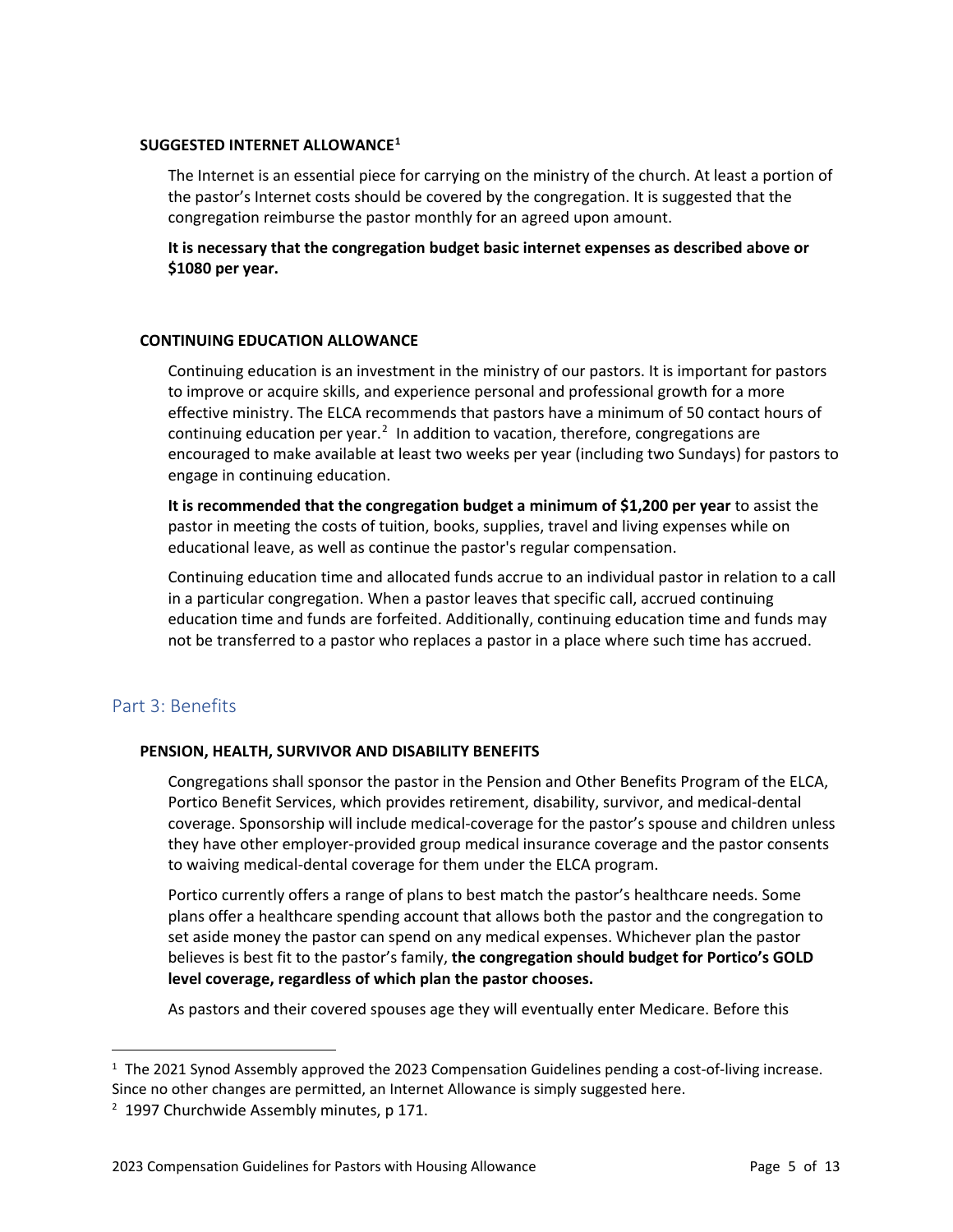happens, the congregation is strongly urged to contact Portico Benefit Services and negotiate a plan for both pastor and family to be properly covered, including Medicare gap coverage.

Portico Benefit Services adjusts contribution rates annually based on current economic and regional realities. The board sends a letter to each congregation in mid-August that delineates the figures for the next year. The most current contribution rates may be also acquired by visiting the Portico Benefit Services web site and following the instructions for its easy-to-use contribution rate calculator at [http://www.porticobenefits.org.](http://www.porticobenefits.org/) Portico Benefit Services is happy to answer questions about their benefits programs. Call them at their Service Center at 1-800- 352-2876 or 1-612-333-7651.

## Part 4: Other Considerations

#### **ADDITIONAL SALARY CONSIDERATIONS**

Our congregations come in many sizes, yet these guidelines use years of service as the prime factor of setting the salary of the pastor. This is so because different size congregations require different **skill sets**, though these skill sets overlap to a certain degree. A larger congregation or one that finds itself financially well blessed might well afford to pay its pastors a higher salary than proposed in this document and can add an additional amount to salary. Such a congregation is urged prayerfully to do exactly that.

When a **vacancy** occurs in a staff ministry the remaining rostered ministers are naturally asked to shoulder extra duties and work extra hours to sustain the ministry of the congregation. At such time a bonus for extra work is appropriate and needs to be added to the remaining rostered ministers' salaries for the duration of the vacancy.

Staff ministries require further consideration by the congregation. Invariably, one pastor is designated as the "**lead pastor**." The congregation should strongly consider paying the lead pastor at a rate equal or higher than the associate(s). For example: A newly called lead pastor with less experience may share ministry with a more experienced associate pastor.

The Southern Ohio Synod territory is economically highly diverse. In 2020 the Bureau of Labor Statistics reported that the average weekly wage in the synod's territory ranged from \$607 at the low end to \$1,307 at the high end. The guidelines here offered are aimed at the average Lutheran pastor in Ohio. Both pastor and congregation need to look seriously and with prayer at the local realities to determine whether the call to and of the congregation is affordable or feasible.

#### **SUPPORTING ROSTERED MINISTERS' HEALTH AND WELLBEING**

The church recognizes that its rostered ministers are gifts from God and, like all such gifts, require careful stewardship. Such care is the responsibility of every expression of the church. This section discusses the ways in which the congregation cares for its rostered ministers and promotes the careful stewardship of their energies and gifts. Such careful stewardship is intentional care not only of the rostered minister, but also of the congregation and the larger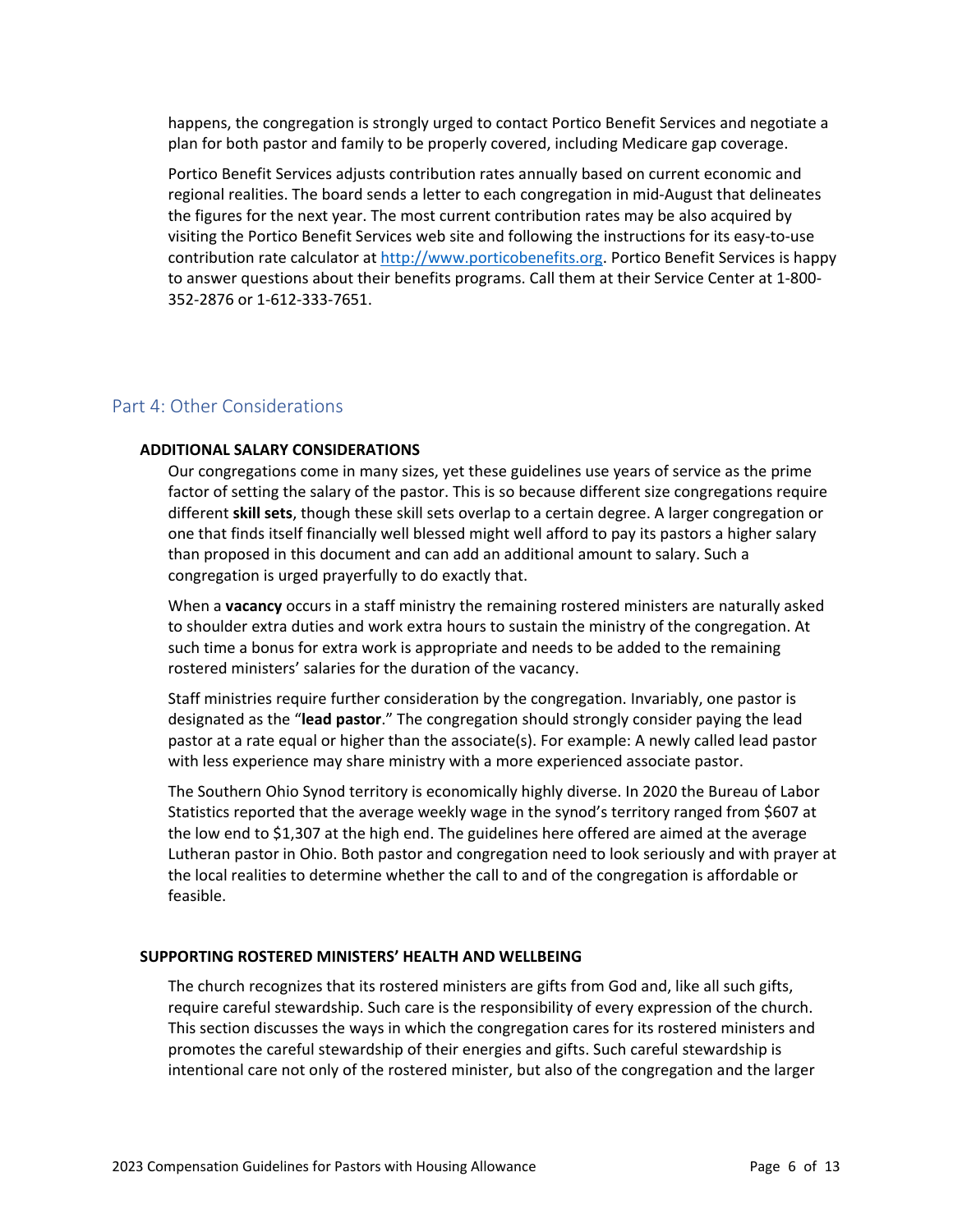church. People grow best in their discipleship in healthy congregations and are best served by healthy leaders.

#### **HEALTHY LEADERS: Resilient Leaders Shape Healthy Faith Communities**

Healthy, resilient leaders shape healthy, resilient faith communities. Congregation members and organizations are called upon to provide their leaders with sustainable livelihoods as well as time to tend their well-being.

• The ELCA has long advocated for a careful stewardship of our rostered ministers' health and wholeness. As stated on the ELCA website regarding health and wellness:

*Physical and mental health is an essential component of a Christian vocation and is God's intention for every human being. It is vital to our well-being and helps strengthen relationships and enhance our Christian service in our communities and world. Promoting good health is our shared endeavor with God, just as caring for our neighbor's health is an expression of Christian love and service.*

- Many rostered ministers suffer from stress, being overweight, high blood pressure and/or high cholesterol, much of which stems from their vocational responsibilities. These unhealthy conditions not only reduce their effectiveness and quality of life, but also contribute directly to the rising cost of the congregation's cost for healthcare benefits.
- To ensure healthy ministers and to help control rising insurance costs, rostered ministers are encouraged to participate in Portico's annual wellness program.
- Rostered ministers and congregations are encouraged to work together to identify methods of safeguarding and improving the physical, emotional, social, intellectual, vocational, and spiritual health and well-being of their rostered ministers.
- Such a discussion should define specific and mutually beneficial practices that respect a rostered minister's personal time, establish reasonable work schedules, and encourage a healthy lifestyle.
- Additionally, congregations are encouraged to promote self-care to ensure healthy congregations and healthy leaders.

#### **WORK WEEK**

It often seems that the work of ministry is "never done" and that there are never enough hours in the week. However, rostered ministers, like anyone else, need time off from work to replenish and re-energize.

- Rostered ministers should have two full days off per week. These days off should be granted and encouraged to be free from ministry-related responsibilities.
- For the well-being of the rostered minister and health of the congregation, rostered ministers should not schedule work that exceed 50 hours in a single work week.
- The rostered minister's schedule (days/hours) may be negotiated as necessary.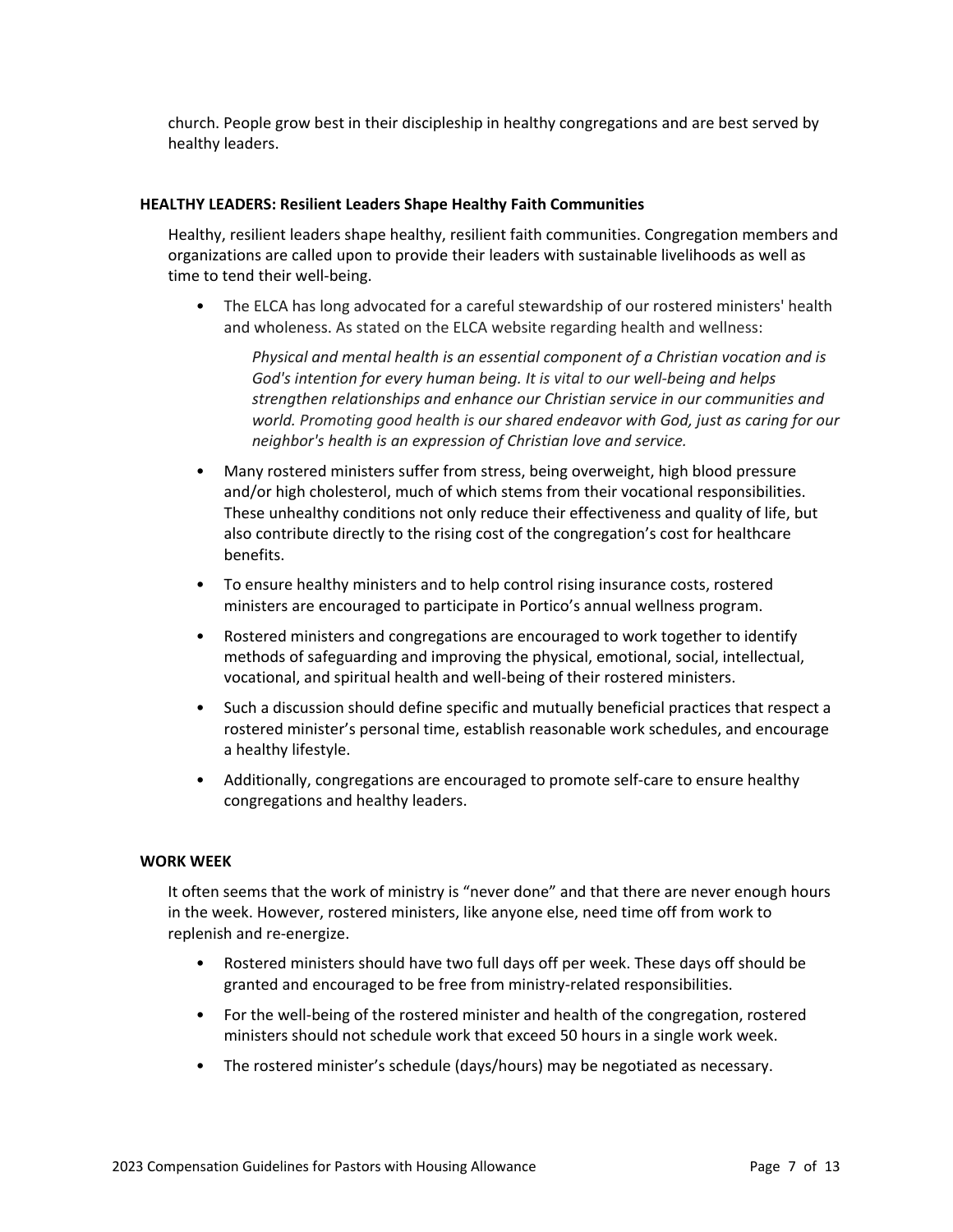## **HOLIDAYS**

The responsibilities of rostered ministers often means that they are unable to take advantage of the three-day weekends and other holidays, such as Christmas and Easter, that most other people are able to observe.

- It is recommended, therefore, that the nine to eleven holidays observed by the general public, plus three floating personal days, should be designated as observed holidays by the congregation.
- Considerations should then be given, and rostered ministers should be encouraged, to take these days off at another time during the week whenever they cannot be observed because of pastoral responsibilities.

## **VACATION**

- A minimum of four weeks of paid vacation (including four Sundays) per year is recommended.
- Additional vacation time may be considered and negotiated between the rostered minister and their congregation.

#### **PERSONAL LEAVE FOR FAITH AND SABBATICAL LEAVE**

Personal Leave for Faith or Sabbatical Leave may be offered by the Congregation for all rostered ministers.

- For rostered ministers serving in the Southern Ohio Synod please see the Personal Leave for Faith document<sup>[3](#page-7-0)</sup> for guidance in planning for this special time away for faith renewal.
- Personal Leave for Faith for the purpose of faith renewal is designed to offer means for planning for time away for faith renewal in congregations that do not have Sabbatical Leave policies or for whom extended leave may not be feasible.
- Personal Leave for Faith is as a means for faith renewal and does not override any Sabbatical leave policies a congregation may already have in place.
- Some congregations offer guidelines for Sabbatical Leave for rostered ministers. This time away is to be negotiated and planned in these congregations between the councils and the rostered ministers.

## **HEALTH AND FAMILY LEAVE**

 $\overline{a}$ 

Rostered ministers shall be provided with six workweeks (additional time may be negotiated) of paid leave, per year, with full salary and benefits for any of the following reasons:

• For the birth of a child and to care for the newborn child,

<span id="page-7-0"></span><sup>3</sup> [https://southernohiosynod.org/wp-content/uploads/2021/06/personal-leave-of-faith-approved-by-synod](https://southernohiosynod.org/wp-content/uploads/2021/06/personal-leave-of-faith-approved-by-synod-council-2017.pdf)[council-2017.pdf](https://southernohiosynod.org/wp-content/uploads/2021/06/personal-leave-of-faith-approved-by-synod-council-2017.pdf)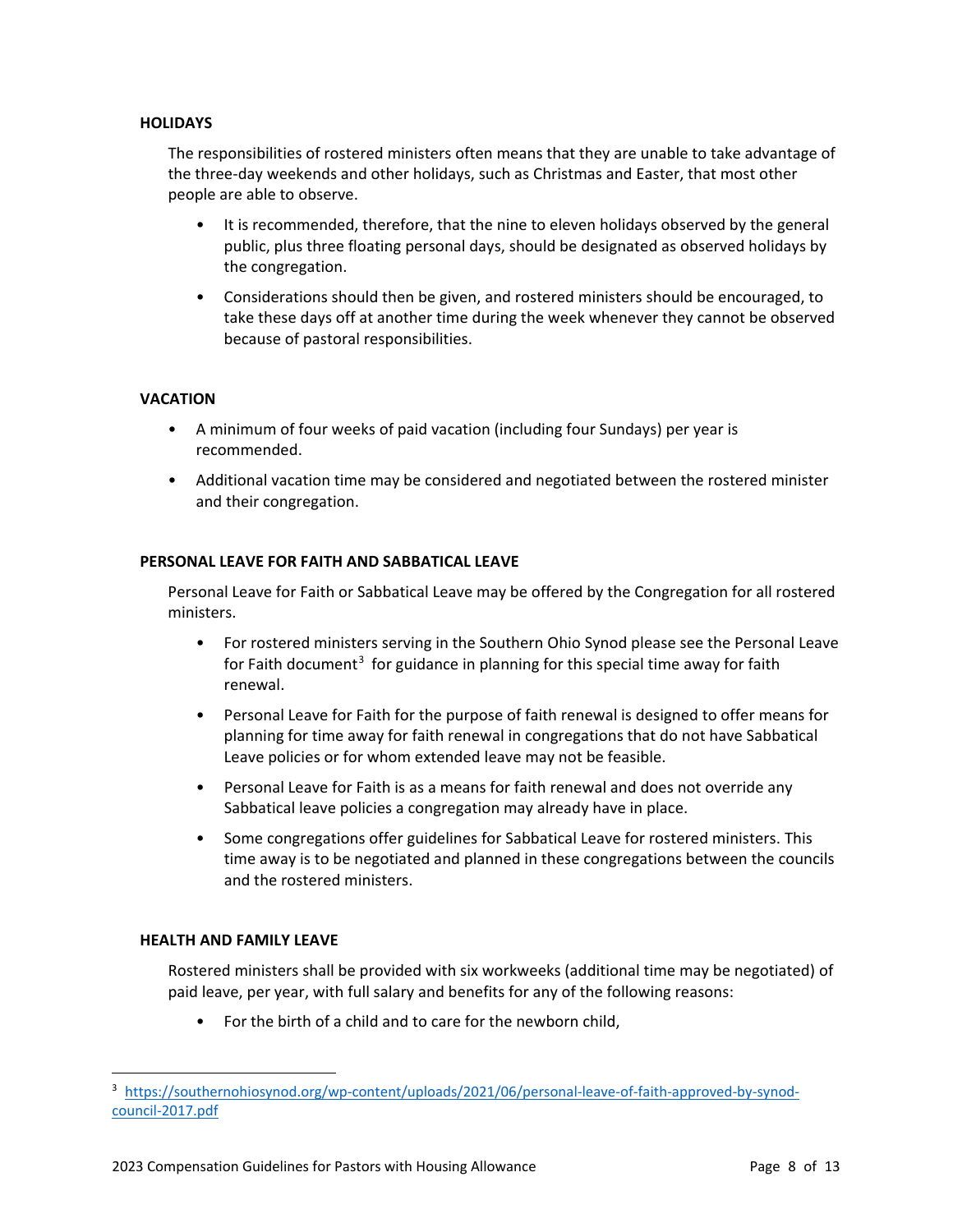- For the adoption of a child and to care for the newly adopted child,
- For the care of an immediate family member with a serious health condition, and
- For a personal serious health condition in which the rostered minister is unable to work,
- For bereavement Leave to grieve and heal from the loss of a family member. Because self-care is essential for rostered ministers to maintain their personal and professional health, it is recommended that rostered ministers take one week to ten days, per incident.

## **CHURCHWIDE AND OTHER COMMITMENTS**

It is important to remember that rostered ministers are called by and to the whole church for service in both the church and in the world; this is the connectional nature of our church, serving together.

- Rostered ministers may be called to serve in ways that take them beyond the congregation.
- Examples may include church-related activities such as serving as a Bible study leader or chaplain at a church camp, or on a synodical or ELCA committee or task force.
- In any case, this "extended ministry" should be carefully and prayerfully considered with the congregation council so that these duties do not disrupt the care for the congregation.
- This time should be regarded as an extension of the congregation's ministry and should not be considered as vacation time.
- Additional responsibilities outside the congregation (which may include National Guard/Reserve duty or a teaching assignment at a college or seminary) are not seen as an extension of the congregational ministry, but a personal responsibility of the rostered minister.
- These responsibilities are often not negotiable in time and scope. The rostered minister and the ministry setting will need to address these in a case-by-case basis to ensure that leadership and pastoral care coverage is available during these times.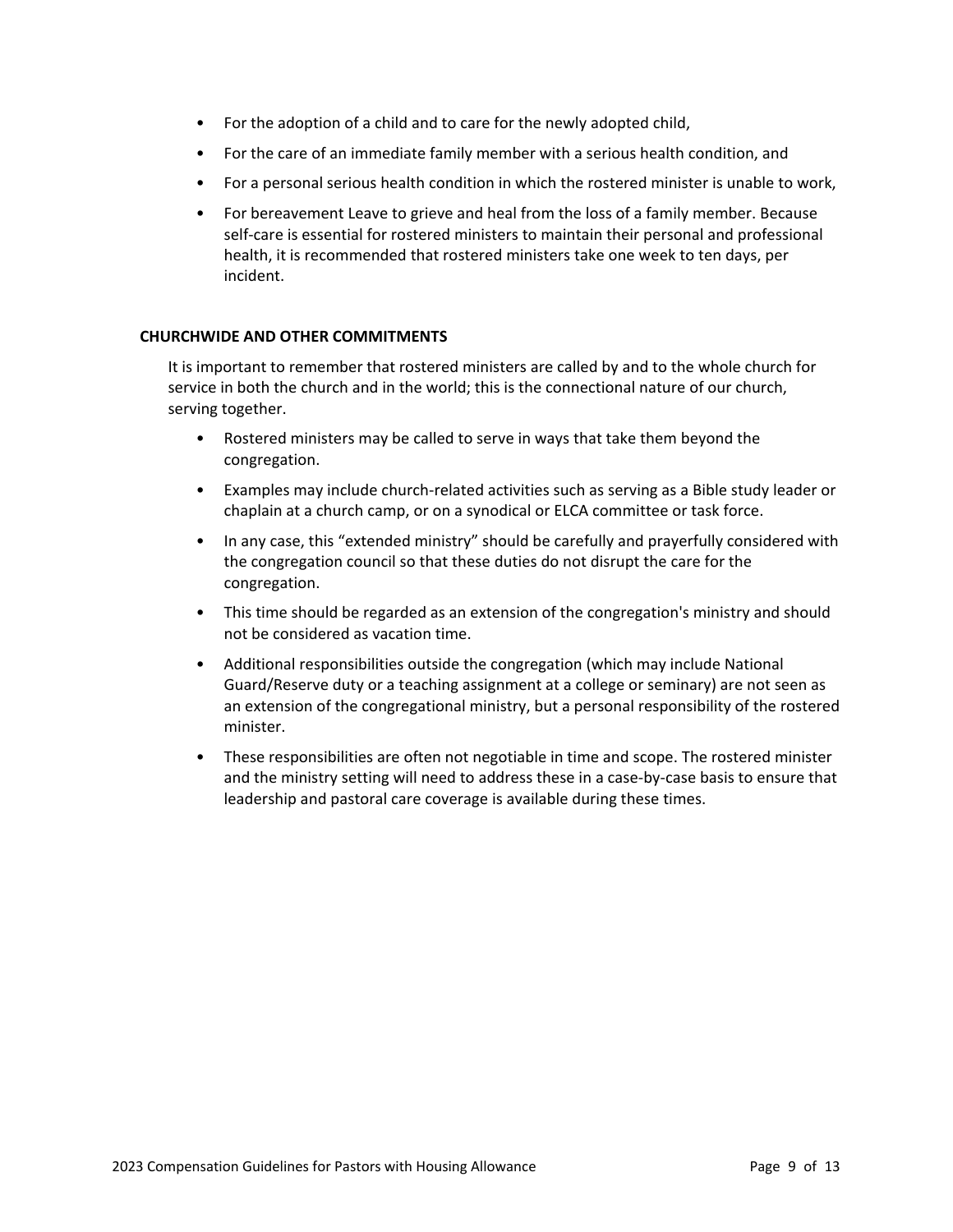# Appendix A Budgeting Overview

| $\mathbf{1}$   | <b>CASH COMPENSATION / Defined Compensation</b> |                                                     |  |  |  |
|----------------|-------------------------------------------------|-----------------------------------------------------|--|--|--|
| $\overline{2}$ | Salary & Housing Allowance                      | See Table 1                                         |  |  |  |
| 3              | Merit Increase                                  | Congregations determine                             |  |  |  |
| 4              | Local Cost of Living Increase                   | Congregations determine                             |  |  |  |
| 5              | <b>Additional Negotiated Salary</b>             | Congregations determine                             |  |  |  |
| 6              | <b>SECA</b>                                     | 7.65% of all salary & housing allowance             |  |  |  |
| 7              | <b>Subtotal - Cash Compensation</b>             |                                                     |  |  |  |
| 8              |                                                 |                                                     |  |  |  |
| 9              | <b>BENEFITS</b>                                 |                                                     |  |  |  |
| 10             | <b>Health &amp; Pension</b>                     | Determined by Portico based on Defined Compensation |  |  |  |
| 11             | <b>Continuing Education</b>                     |                                                     |  |  |  |
| 12             | <b>Professional Expenses</b>                    |                                                     |  |  |  |
| 13             | <b>Cell Phone Expenses</b>                      | See recommendations above                           |  |  |  |
| 14             | <b>Internet Expenses</b>                        |                                                     |  |  |  |
| 15             | Automobile Expenses                             |                                                     |  |  |  |
| 16             | <b>Subtotal - Benefits</b>                      |                                                     |  |  |  |
| 17             |                                                 |                                                     |  |  |  |
| 18             | <b>Total Compensation Package</b>               |                                                     |  |  |  |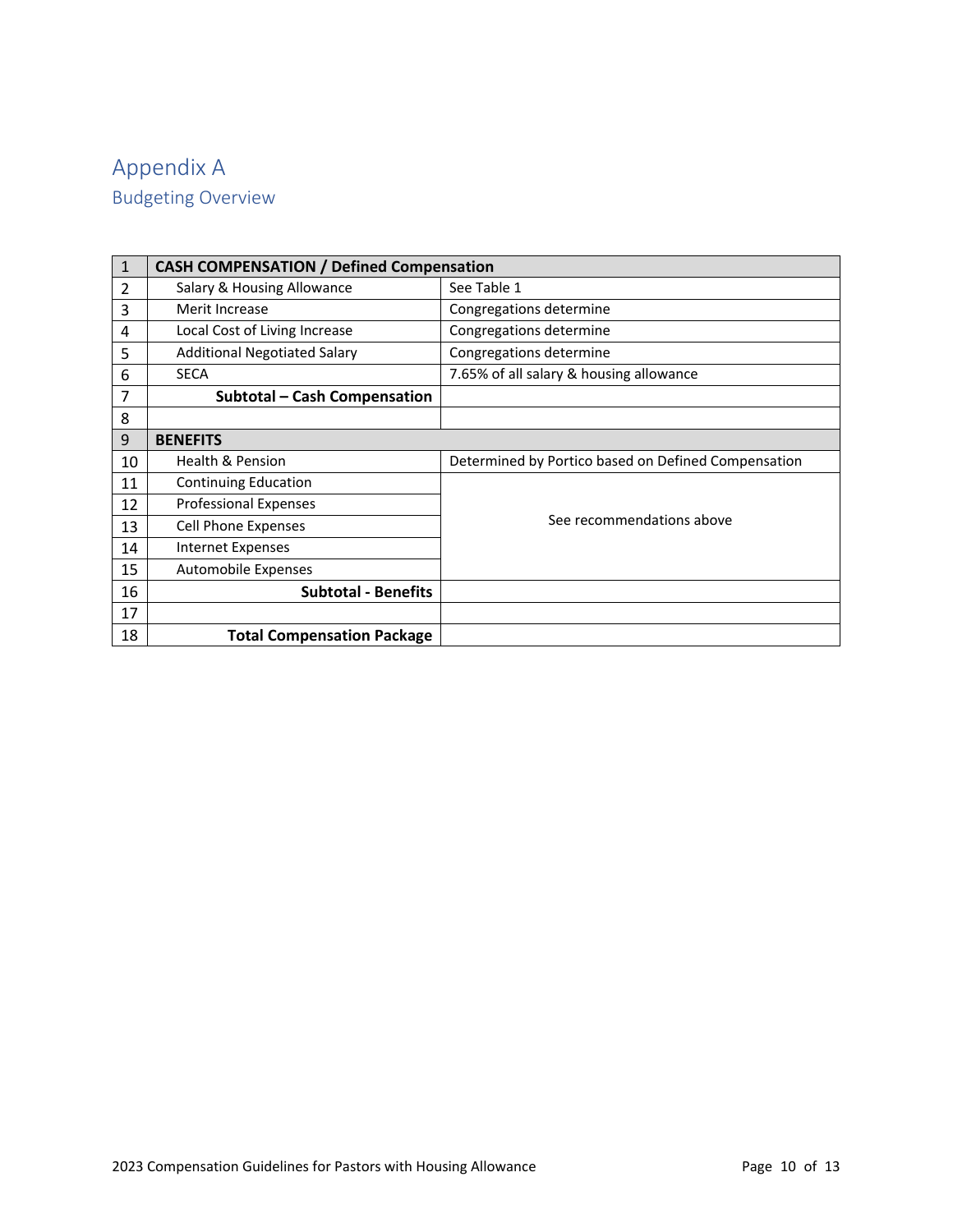## Appendix B SIMPLE EXAMPLE

As an example, let us consider a congregation that is calculating the salary and cost of the ministry of a pastor who has been in ordained service for 12 years, and who has a spouse and child. Using the figures in Table 1., they would arrive at the following simple breakdown:

| <b>Negotiated</b>            |              |                               |  |
|------------------------------|--------------|-------------------------------|--|
|                              | Compensation | <b>Compensation Guideline</b> |  |
| <b>Cash Compensation</b>     |              |                               |  |
| Salary & Housing Allowance   | 67,853       |                               |  |
| <b>SECA</b>                  | 5,191        |                               |  |
| Subtotal - Cash Compensation | 73,044       | 73,044                        |  |
| <b>Benefits</b>              |              |                               |  |
| <b>Health &amp; Pension</b>  | 37,094       |                               |  |
| <b>Continuing Education</b>  | 2,000        | 1,200                         |  |
| <b>Professional Expenses</b> | 400          | 400                           |  |
| Cell Phone Expense           | 1,200        | 1,200                         |  |
| <b>Internet Expense</b>      | 1,080        | 1,080                         |  |
| Automobile Expense           | 3,000        | 3,000                         |  |
| <b>Subtotal - Benefits</b>   | 44,774       |                               |  |
| <b>Total Compensation</b>    | 117,818      |                               |  |

**TABLE 2:** A SIMPLE SALARY STATEMENT for a Pastor (No Parsonage) with 12 years of service

Since the housing allowance is a portion of the cash salary that is negotiated between the pastor and the church council/congregation, that figure is not separated out in this example. The specific amount does not impact the congregation but makes a difference in the tax obligation of the pastor. However, the designation of the housing allowance must be made prior to the start of a new call and prior to the beginning of each new budget year. It must be a recorded motion in the meeting. This can easily be done at the adoption of the congregational budget.

In this example, a SECA of \$5,191 has also been designated. This congregation chose to budget \$2,000 to invest in its pastor's continuing education. They also chose to use the recommended amounts for professional expenses and cellphone usage, as well as for the automobile reimbursement.

The pastor has a family in this example, so the congregation has contacted Portico and has been quoted a cost of medical, pension, and survivor benefits of \$37,094. The total for the pastoral ministry budget in this congregation would then be: \$117,818.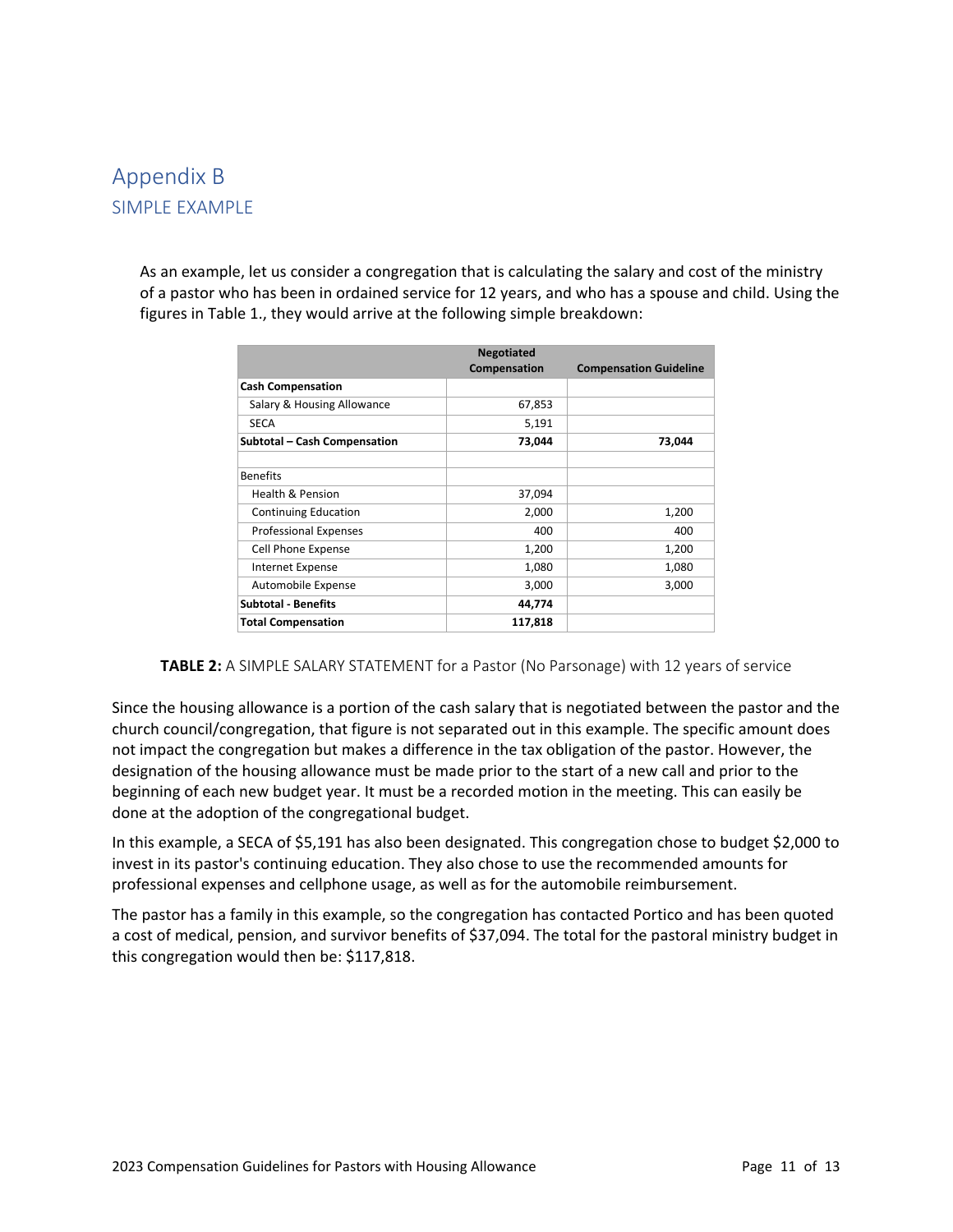## Appendix C DETAILED EXAMPLE

Though the simple example in Appendix B above is sufficient for understanding the total compensation of the pastor, further detail is needed for the **congregation's treasurer**. Below, the compensation is broken down further so the proper filings with the internal Revenue Service can be made and so that the proper contributions to Portico can be calculated.

| Line            | <b>Item</b>                                               | <b>Calculations</b> | <b>Negotiated</b><br>Compensation | Guideline | Comment                                                                                                         |
|-----------------|-----------------------------------------------------------|---------------------|-----------------------------------|-----------|-----------------------------------------------------------------------------------------------------------------|
|                 | <b>Preliminary Calculations</b>                           |                     |                                   |           |                                                                                                                 |
|                 | $1$   Base Compensation                                   |                     | 67,853                            | 67,853    | See Table 1, Year 12                                                                                            |
|                 | 2   SAMPLE Housing Allowance                              |                     | 15,000                            |           | Negotiated allowance<br>(a portion of line 1)                                                                   |
| з               | <b>Initial Base Salary</b>                                |                     | 52,853                            |           | <b>Subtract Lines 2 from Line 1</b>                                                                             |
|                 |                                                           |                     |                                   |           |                                                                                                                 |
|                 | <b>Negotiated Base Cash Salary</b><br><b>Calculations</b> |                     |                                   |           |                                                                                                                 |
| 4               | Initial Base Salary                                       | 52,853              | 52,853                            |           | Copied from Line 3                                                                                              |
| 5               | Merit Increase                                            | $\Omega$            | $\Omega$                          |           |                                                                                                                 |
| $6 \mid$        | Local Cost of Living Adj                                  | $\Omega$            | $\Omega$                          |           |                                                                                                                 |
| 7               | <b>Additional Negotiated Salary</b>                       | 0                   | $\Omega$                          |           |                                                                                                                 |
| 8 <sup>1</sup>  | <b>Negotiated Base Salary</b>                             | 52,853              | 52,853                            |           | Sum: Lines 4 to 7                                                                                               |
|                 |                                                           |                     |                                   |           |                                                                                                                 |
|                 | <b>Final Salary Calculations</b>                          |                     |                                   |           |                                                                                                                 |
| 9               | <b>Negotiated Base Salary</b>                             | 52,853              |                                   |           | Copied from Line 8                                                                                              |
| 10 <sup>1</sup> | <b>SAMPLE Housing Allowance</b>                           |                     | 15,000                            |           | Copied from Line 2                                                                                              |
| 11              | Salary plus Housing Allowance                             |                     | 67,853                            |           | Sum: Lines 9 + 10 or copied Line 1                                                                              |
| 12              | <b>SECA</b>                                               | 5,191               | 5,191                             |           | If Line $8 =$ Line 3, then use Table 1,<br>Year 12 SECA (in this case). Otherwise,<br>multiply Line 11 by 7.65% |

*(continued)*